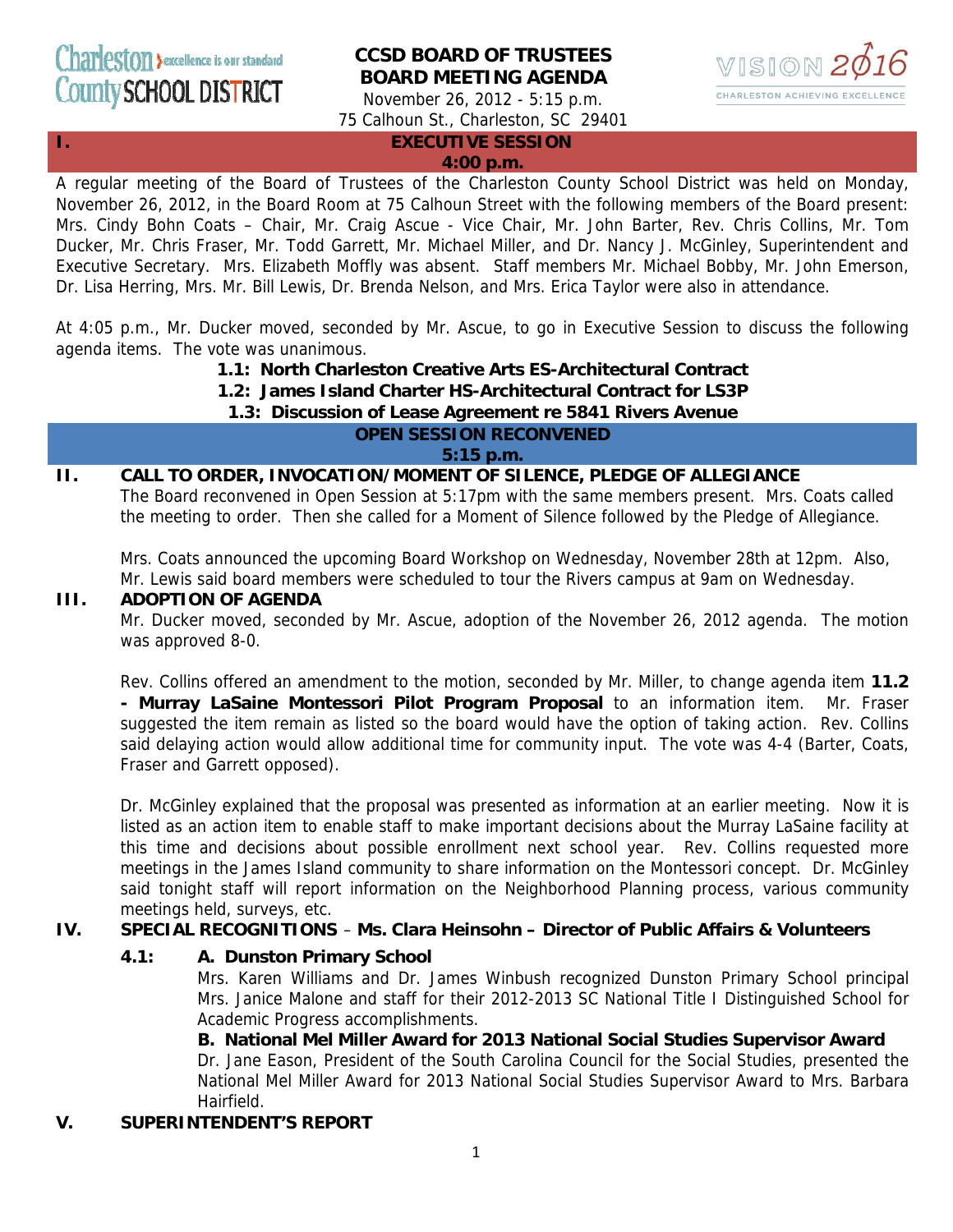Dr. McGinley shared the following:

- Today State Superintendent Dr. Nick Zais and six state officials visited CCSD to exchange information about the District's Teacher Incentive Fund Grant and exchange information about adding student achievement to the evaluation of teachers. The District agreed to share ideas seeing that this is a work in progress.
- Tonight during the Charleston Achieving Excellence update, Mrs. Melissa Matarazzo, the Executive Director of Achievement and Accountability will provide an update on the District's state report card results. CCSD continues to improve on many levels. 50.5% of CCSD's students attend "EXCELLENT" rated schools. Graduation rate has increased from 72.2% to 75.5% and the number of "AT-RISK" schools is in the single digits. While encouraged by progress, there are still achievement gaps that exist between groups of students. The District will not be satisfied as long as there are "At-Risk" schools. However, Dr. McGinley said she was thankful for what the district has accomplished and it would not have been possible without the hard work of the entire community.
- Students, parents, teachers, school based staff, principals, administrators, and community partners were thanked for helping the district make progress in CCSD possible.
- Dr. McGinley said she was pleased with the countywide progress. However, four of the eight at-risk schools are in District 20 are still rated "At Risk". Staff will bring a plan to the board to address this issue beginning with the establishment of a Neighborhood Planning Team to study the issue on the peninsula and letters were sent to neighborhood planning groups before the holidays.

Mr. Fraser said Dr. McGinley and staff should be applauded for the progress the district has made.

## **VI. VISITORS, PUBLIC COMMUNICATIONS**

- 1. Rev. Alonzo Washington, the pastor at Wallingford Presbyterian Church downtown, addressed the board in support of Lowcountry Technical Academy (LCTA). Stakeholders have met for 10 years to plan the high tech vocational program at the Rivers site. He is pleased that the facility is about to be completed. Rev. Washington urged the board to be mindful of decisions and its impact on students given that the Charleston Charter School of Math and Science is a new concept that has gotten more than any other charter school in the district.
- 2. Mrs. Beverly Burch, vice chair of the Interdenominational Ministerial Alliance (IMA) Education Committee, addressed the board in support of LCTA the 60/40% space allocation agreement for the Rivers site. She urged the board not to revisit the space allocation agreement. LCTA addresses disparity issues in the district. She shared a letter from Mayor Riley to former Board Chair, Toya H. Green in support of LCTA at Rivers.
- 3. Ms. Ethel Green, a member of IMA, urged the board to respect the decision of the previous CCSD school board and Dr. McGinley regarding LCTA. Mrs. Green said shortly after the Rivers facility was vacated, they petitioned the board to use the facility for technical education and technology. She urged the board not to rescind the decision of the previous board.
- 4. Rev. Edward McClain congratulated Dr. McGinley and staff for completion of the work at Rivers. He said this program that is scheduled to open on January 16<sup>th</sup> at the Rivers campus will provide state of the art programs and allow students to gain exposure to technical programs. He urged the current board to go on record supporting the Superintendent and previous board's plan for LCTA.
- 5. Mr. Howie Comen, a private detective/part-time preacher and IMA member, addressed the board in support of LCTA. He said the program would prepare students across the county for high tech jobs available in Charleston County. He urged the board to keep the program at the original location as planned to serve students residing west of the Ashley and other lowcounty areas.
- 6. Rev. Nelson B. Rivers III, addressed the board in support of LCTA at the Rivers facility. He outlined reasons why the community does not trust the district. He urged the board to break tradition and honor the decision regarding LCTA.
- 7. Ms. Deborah Matthews, a Hursey ES parent, addressed the board regarding the Montessori Program at Hursey. She prefers a 50/50 program instead of a full Montessori program.
- 8. Mr. Robert Kennedy, Chair of IMA, addressed the board in support of the longstanding agreement to place LCTA at the Rivers facility. Last week IMA toured the renovated Rivers facility and they were impressed with the high tech on the cooling system, green school technology and IT there.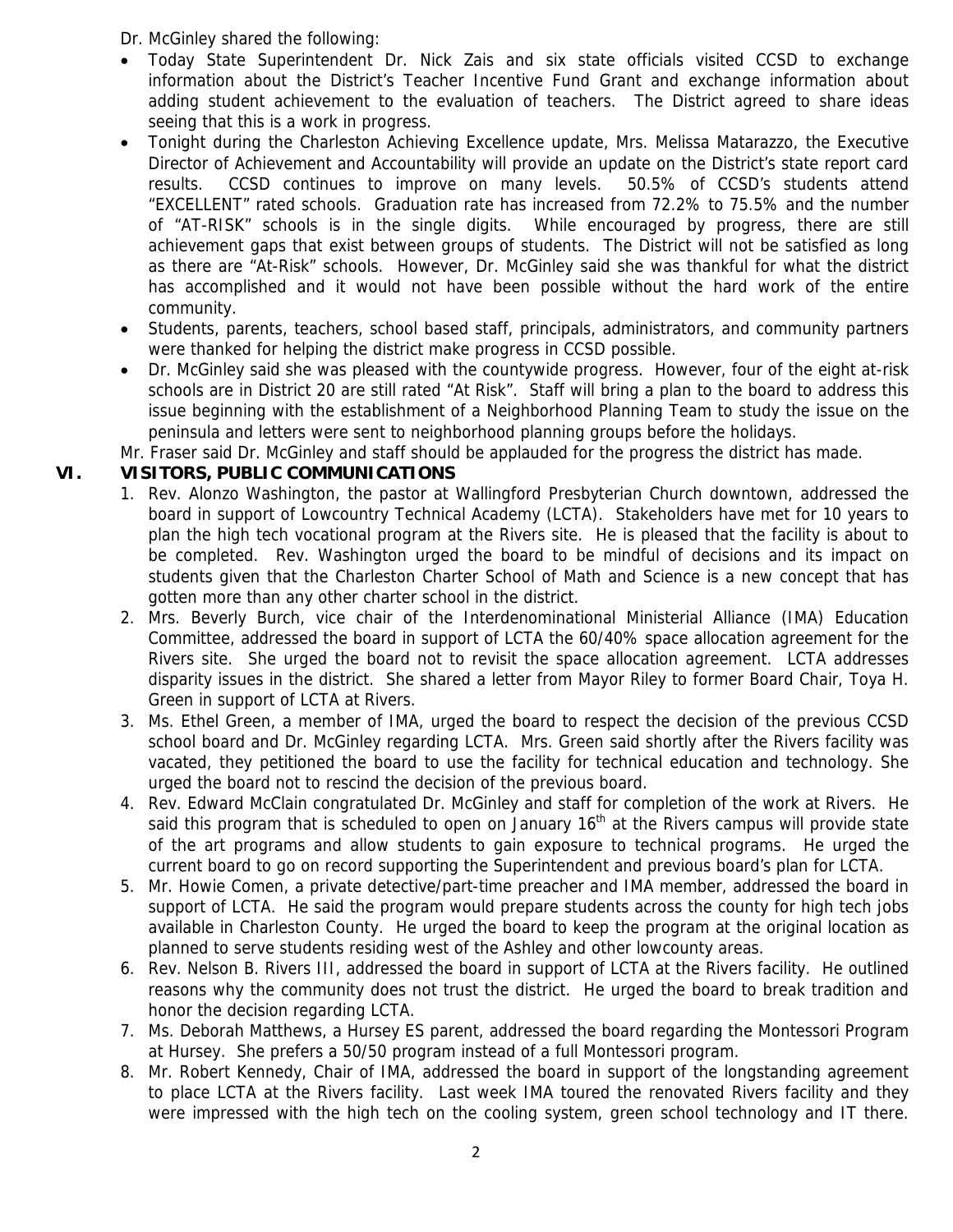He said any decision to use the facility for other purposes would cost the district more to convert the classrooms to regular classrooms since they are not the same size as regular classrooms.

## **VII. APPROVAL OF MINUTES/EXECUTIVE SESSION AGENDA ITEMS**

## **7.1: Open Session Minutes of November 12, 2012**

Mr. Ducker moved, seconded by Rev. Collins, approval of the Open Session Minutes of November 12, 2012. The motion was approved with a vote of 8-0.

Mr. Fraser suggested the name of persons who seconded the nominations during the Board Election be included in minutes.

Note: Mr. Fraser and Mr. Garrett excused themselves from room at 5:55pm during the discussion of Executive Session agenda item **1.1: North Charleston Creative Arts ES-Architectural Contract.** They returned at 6pm after the board voted on that item.

## **7.2: Motions of Executive Session of November 26,2012**

The Board will vote on Executive Session motions of November 26, 2012.

## **1.1: North Charleston Creative Arts ES-Architectural Contract – Mr. Bill Lewis – Chief Operations Officer**

Rev. Collins moved, seconded by Mr. Ducker, approval of the recommendation authorizing staff to enter into a contract with Stubbs Muldrow Herin Architectural Services for North Charleston Creative Arts Elementary School, in the amount of \$1,431,024.00. The funding source is the one (1) cent sales tax revenue. The motion was approved 6-0.

## **1.2: James Island Charter HS-Architectural Contract for LS3P – Mr. Bill Lewis – Chief Operations Officer**

Rev. Collins moved, seconded by Mr. Fraser, approval of the recommendation authorizing staff to enter into a contract with LS3P Associates, Ltd. to provide architectural services for James Island Charter HS, in the amount of \$1,378,972.00. The funding source is the one (1) cent sales tax revenue. The motion was approved 8-0.

## **1.3: Discussion of Lease Agreement re 5841 Rivers Avenue – Mr. John Emerson – General Counsel**

The Board reviewed the lease associated with 5841 Rivers Avenue and approved the following motion:

Mr. Barter moved, seconded by Mr. Garrett, that staff at the direction of the board, notify the Healing Ministries Baptist Church that its lease at 5841 Rivers Avenue will be terminated as of June 30, 2013. That it is subject to being terminated earlier unless all pertinent documents to the lease are in the possession of CCSD. Also, it will be required that the alarm system be armed at all times when the building is not occupied. And if the record of use of the alarm system indicates that the building has been used more than 16 hours in a month, each additional hour will be billed at \$41.50 an hour to the lessee. The motion was approved with a vote was 8-0.

Mr. Garrett asked staff if the current lease is costing the district more to operate than rent that is collected. Mr. Bobby said the district had a cooperative agreement that doesn't cover 100% of the cost. It was designed to work for both parties. However, he did not have the actual cost available at this time.

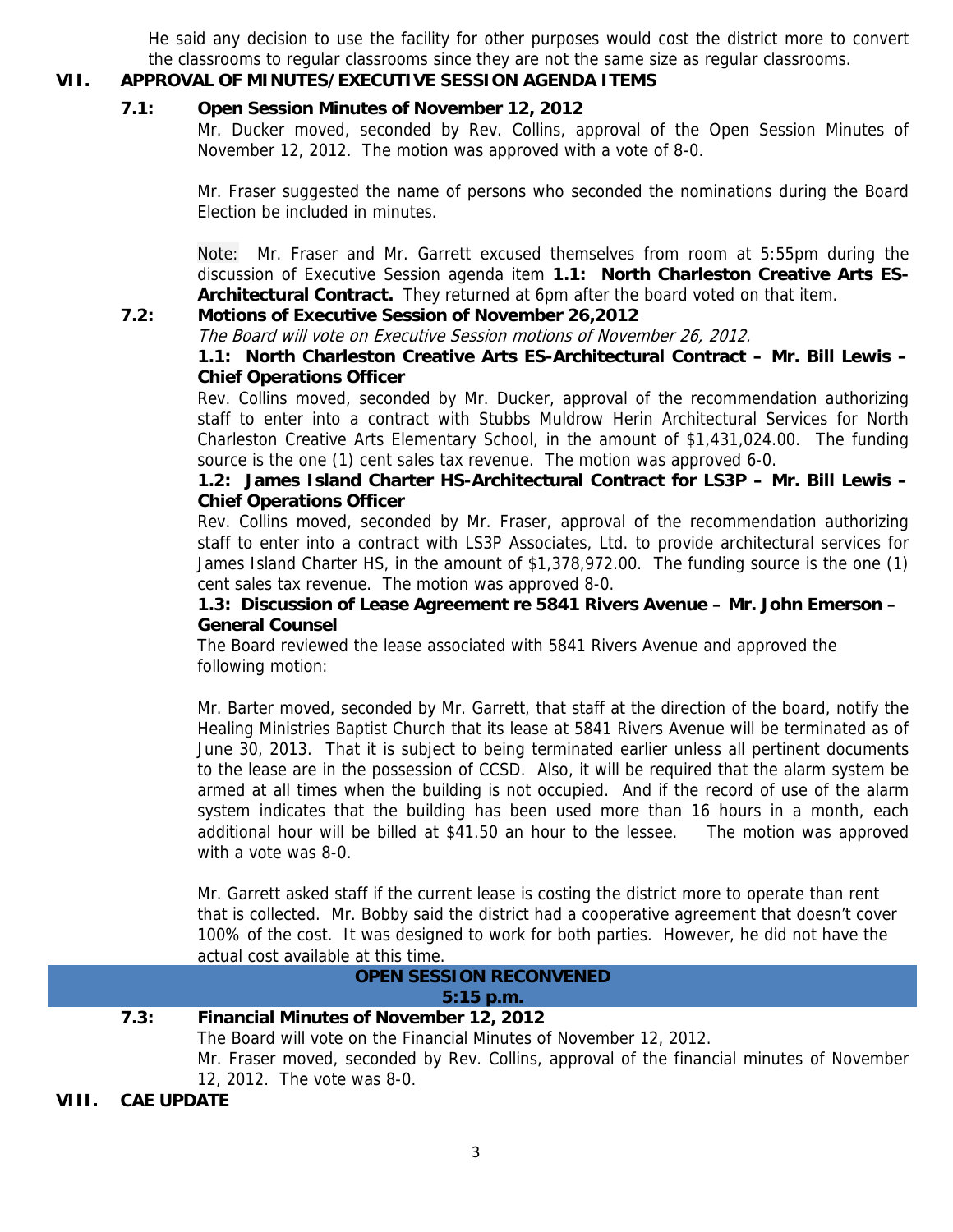**8.1 2012 State Report Card Results and Vision 2016 Update – Mrs. Melissa Matarazzo – Executive Director – Achievement and Accountability & Dr. Laura Donnelly – Director of Assessment and Evaluation** 

Mrs. Melissa Matarazzo and Dr. Laura Donnelly provided an update on the 2012 State Report Card Results and Vision 2016 Goals with 2012 results. A summary of the update follows:

- Breaking news received at 4:45pm today, CCSD was named one of sixty one finalists nationwide for the **Race to the Top grant finalists** and the only one in SC. A decision should be made within the next month or so. Dr. Herring and staff were commended for preparing the application.
- **SC State Report Cards**: Annual accountability reports on every public school and district in SC, based on standardized test results and graduation rates.
- **PASS**: Palmetto Assessment of State Standards
	- o Reading & Research and Math taken by every student, grades 3-8
	- o Writing taken by grades 5 and 8 in 2012
	- o Social Studies and Science: 1 of the 2 taken by every student
- **EOC**: End-of-Course exams in high school credit courses:
	- o Algebra 1, English 1, Biology 1, and U.S. History & the Constitution

## • **State Report Card Methodology**

- o **Elementary Schools:** PASS results
- o **Middle Schools:** PASS results, EOC results (if applicable)
- o **High Schools:** EOC, HSAP 1<sup>st</sup> Attempt, Longitudinal HSAP, On-time Graduation Rate, 5-yr Graduation Rate
- o **District:** PASS results, HSAP 1<sup>st</sup> Attempt, Longitudinal HSAP, On-time Graduation Rate, 5-yr Graduation Rate
- CCSD's 2012 Report Card Rating
	- o Absolute **Index** of 3.32
	- o Absolute **Rating** of Good
	- o **Growth Rating** of Good was increased one level due to adjustment for improvement in performance of historically underachieving groups (HUGS)
	- o **On-time Graduation Rate** of 75.5%
		- Mrs. Coats asked if Special Education students were included. Dr. Donnelly said yes.
		- Mr. Barter questioned why the district declined one notch. Dr. McGinley said the numerical index score requires the district to make progress each year. Last year the district made a big leap. This year it didn't.
		- Dr. Donnelly shared comparison information from 2007 through 2012. Dr. McGinley said in 2007 53% of CCSD's students were At Risk or Below Average. Now the number 22%. Mr. Fraser added that the requirements have increased over the years.
		- Mr. Miller asked how schools that were in existence in 2007 are still active schools in 2012 under the same school name. Dr. Donnelly said she did not have that information with her but would be happy to provide that information.
		- Mr. Ascue asked how many At Risk schools were Title I schools. Mrs. Matarazzo said all 8.
		- Mr. Fraser requested information on the percentage of students in At Risk and Excellent schools in 2007-2012. Mrs. Matarazzo said in response to Mr. Miller's earlier question that some At Risk schools have made growth. Significant improvement was made in schools the Innovation Zone, such as Dunston ES which was recognized earlier tonight. Sixteen schools went from one grading level to another.
		- Mrs. Coats requested a report on annual growth and visuals to show where district is with its Vision 2016 goals in the form of a graph. Dr. Herring said it would be discussed at the upcoming Board workshop.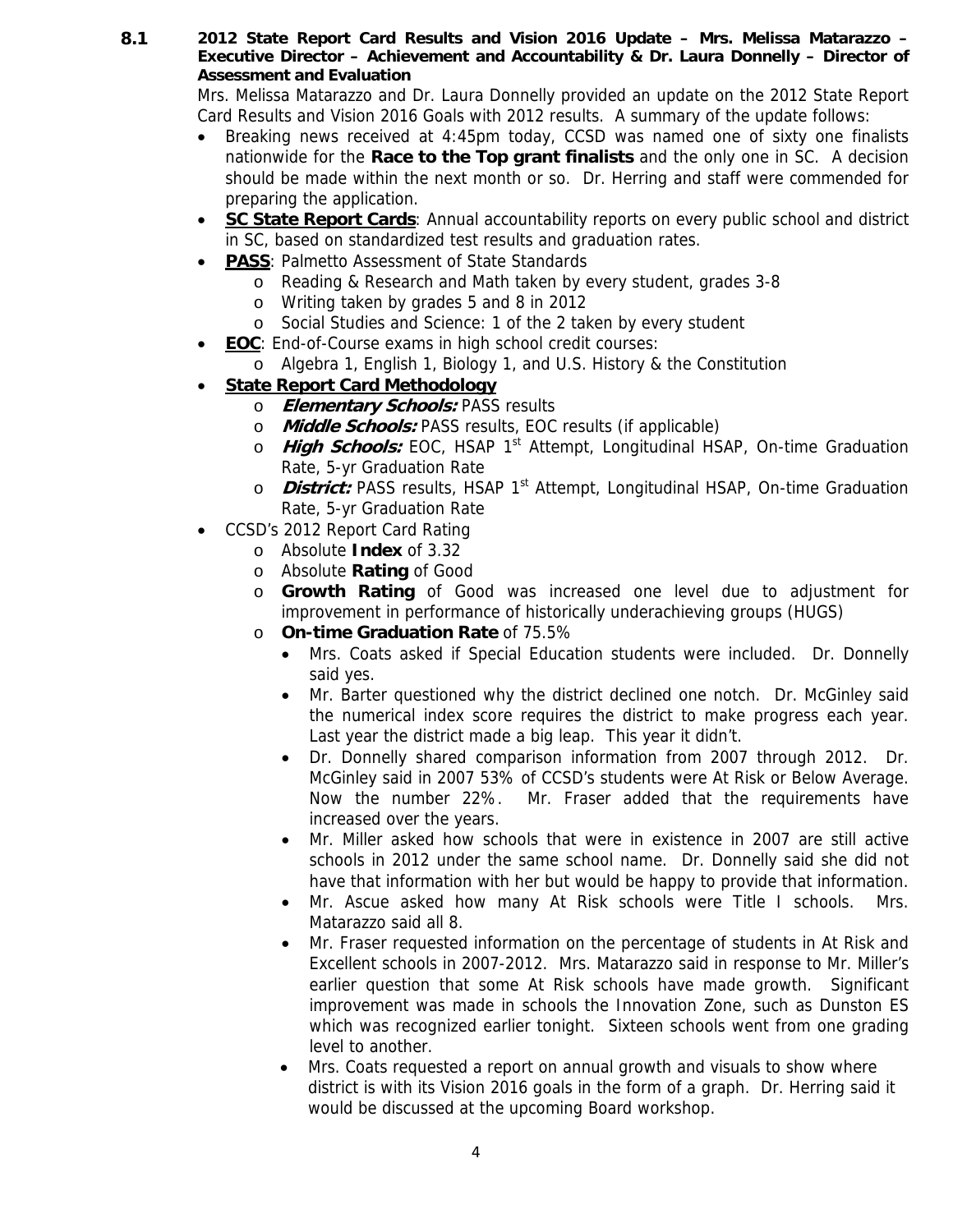

- Mr. Miller asked if there was a chart that show the gains individual schools are required to make and the district's implementation. Mrs. Matarazzo said that information is included in the annual School Renewal Plan that schools are required to submit to the state department. Also, principal evaluations have a set of targets to reach this year that are either linked all students or students that need to make improvements. Dr. McGinley added that the Absolute and Growth Rating information is sent to both the district and individual schools. Accountability meetings with Principals are scheduled to bring principals in to talk about progress levels, going deep into the data to determine if there is progress or not and why or why not. Also, the superintendent's evaluation is based on the annual growth targets the board adopted a year ago. She could share that on Wednesday.
- Mr. Garrett asked if that was why charter school results were excluded. Dr. McGinley said she does not oversee charter schools. Mrs. Matarazzo said the charter scores are listed, but not combined in the actual rate for Charleston County.
- Mr. Fraser said the numbers could be a little deceiving in terms of the number of folks that have to be successful for achievements. Sometimes it's a small number of students and in other cases may require a larger number of students to make gains.
- Mr. Miller inquired about graduation rate by ethnicity and said there is still a large gap in students who are Caucasian and other racial backgrounds.
- Dr. McGinley recognized Dr. Winbush for progress made in the Innovation Zone schools. She said three years ago Dr. Winbush was encouraged to accept the role after staff recognized that Stall and North Charleston were fed by schools that were At Risk or Below Average. Staff concluded that good leadership was needed to make a difference. She thanked the board for allowing her to create the position for Dr. Winbush. Of the fourteen schools under his supervision, nine have made progress. Mrs. Matarazzo and Dr. Winbush cited the biggest problem was keeping up with graduation rates for transient students that drop out in the ninth grade or tenth grade. Mrs. Matarazzo said the CCSD's fifth year graduation rate is higher than the state's average. She credited individuals who worked to track students.
- Mr. Fraser reminded staff of his earlier request to have score cards for individual schools posted in the board room now that the data has been provided.
- Rev. Collins asked how many students that did not graduate were expelled or incarcerated and if they were the ones that struggled with reading.. Mrs. Matarazzo said she would provide that information.
- Mr. Barter asked about SAT results in the board packet. He said the data by ethnicity show a tremendous gap. He asked if gap is caused by ethnicity or parental preparation. Dr. Winbush said that may be a logical explanation. However, principals can't do anything about what happens on the outside but must take responsibility for all students that walk through the doors. Mr.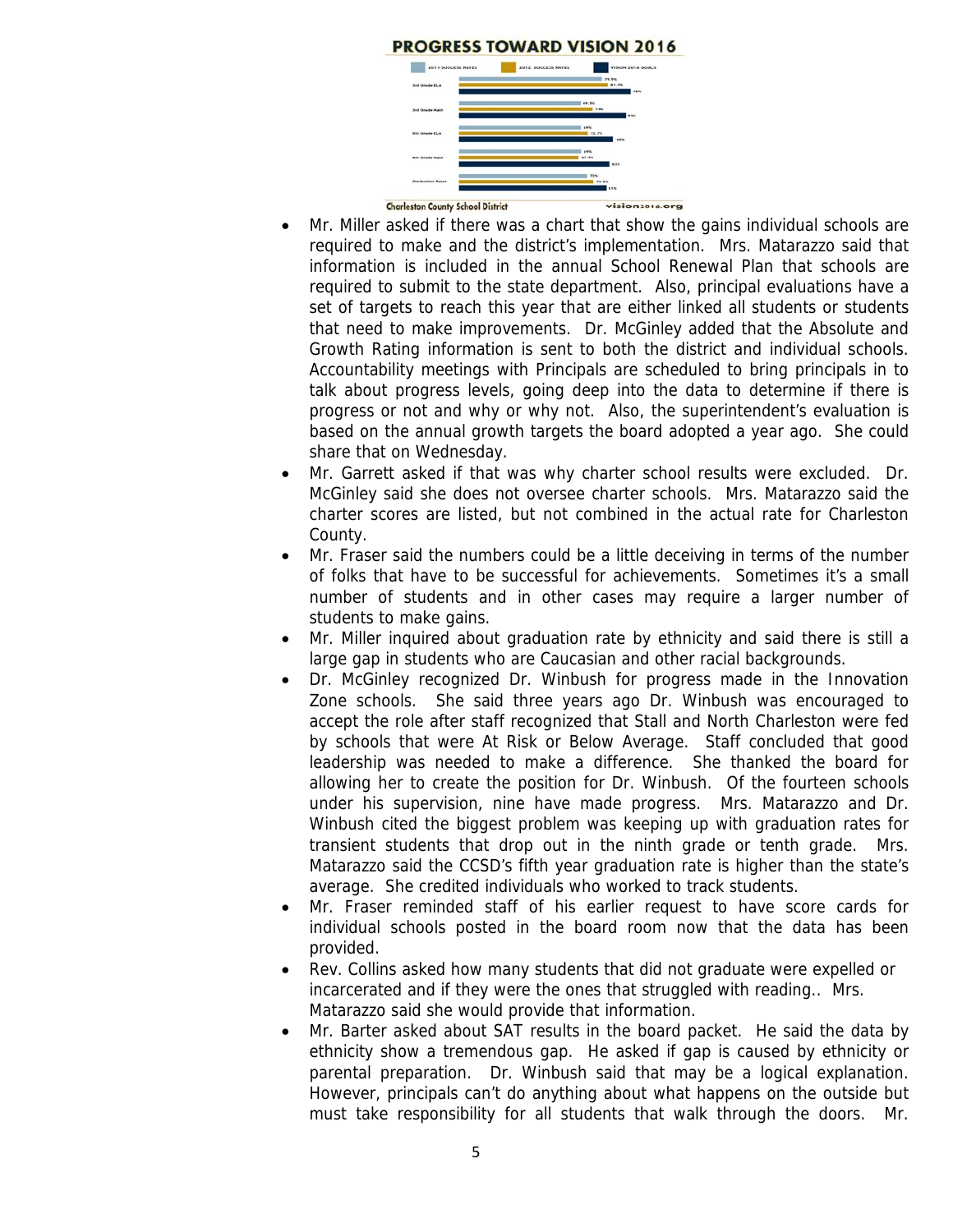Barter said "all means all" to him too. During his campaign he said he would listen to the educators. He came into office thinking more need to be done with early education. He is looking for data to answer questions related to putting more money into the k-4 progam. Dr. Winbush said elementary schools are improving. He has a waiting list for early childhood in all his schools and there isn't enough room. Dr. McGinley said Early Childhood expansion and how it relates to the achievement gap will be discussed more. After viewing the data from Dr. Donnelly about the percentage of kindergarten students that attended pre-school during the holidays, this is definitely the direction she wants to go in.

### **IX. MANAGEMENT REPORT(S)**

 **9.1: June 2012 Interim Statement of Revenues and Expenditures – Mr. Michael Bobby – Chief of Finance and Operations** 

The board received the General Operating Fund June 2012 Interim Financial Report as information.

Mrs. Coats said last year the board agreed that these reports would be included in the Friday Update. However, Mr. Bobby said this time he had good information to share with the board. Strategic decisions was made to direct the district's resources where the results would be the greatest. Mr. Bobby recognized Ms. Terri Shannon, Ex. Director of Finance and Mr. Allen Milburn, Director of Finance.

- Fiscal health of District continuing to improve
	- $\Box$  Improved Revenue picture increased Ad Valorium taxes and additional revenue from the state due to retention of students
	- $\Box$  Improved Expenditure picture
	- □ Improved Fund Balance

**Fund Balance Analysis** 

|                                                       |     |                     |                            | % of<br>Change                     |
|-------------------------------------------------------|-----|---------------------|----------------------------|------------------------------------|
|                                                       |     | FY2011              | <b>FY2012</b>              | from<br>FY2011 to<br><b>FY2012</b> |
| Beginning Total Fund Balancı \$                       |     | 23,971,961          | \$<br>34,296,645           |                                    |
| Revenues                                              | S   | 322,145,305         | \$343,293,291              | 6.56%                              |
| Expenditures                                          |     | 311,820,621         | 328,480,975                | 5 3 4 %                            |
| Net Change                                            | \$  | 10.324.684          | \$<br>14,812,316           | 43.47%                             |
| <b>Total Fund Balance</b>                             | s   | 34,296,645          | \$<br>49,108,961           | 43.19%                             |
| <b>LESS RESERVES:</b>                                 |     |                     |                            |                                    |
| Encumbrances                                          | \$. | 1.190.019           | \$<br>1.614.375            | 35.66%                             |
| Inventory                                             |     | 338,492             | 466,451                    | 37.80%                             |
| Designated - Subsequent year                          |     |                     |                            |                                    |
| expenditures                                          |     | 3,417,432           | 5,500,000                  | 60.94%                             |
| Undesignated Fund Balance<br>% of General Fund Budget | s.  | 29,350,702<br>8.78% | \$<br>41,528,135<br>11.63% | 41.49%                             |

- Mr. Bobby said
	- o Since the delinquent tax was pushed to the limit, next year it will probably be flat.
	- o The district overspent temporary personnel and over time budgets. He said that is a reflection of staff cut and work that needs to be done.
		- Mrs. Coats asked if extra overtime was included in salaries. Mr. Bobby confirmed.
	- o The district never budgeted 100% of salary and benefits and always has lapsed salary which is absorbed in other areas. If this weren't done, the district could probably grow its fund balance more.
	- o \$2.5 million dollars was spent on a "Closing the Achievement Gap" challenge (incentive to staff). That amount was absorbed and did not impact the district negatively.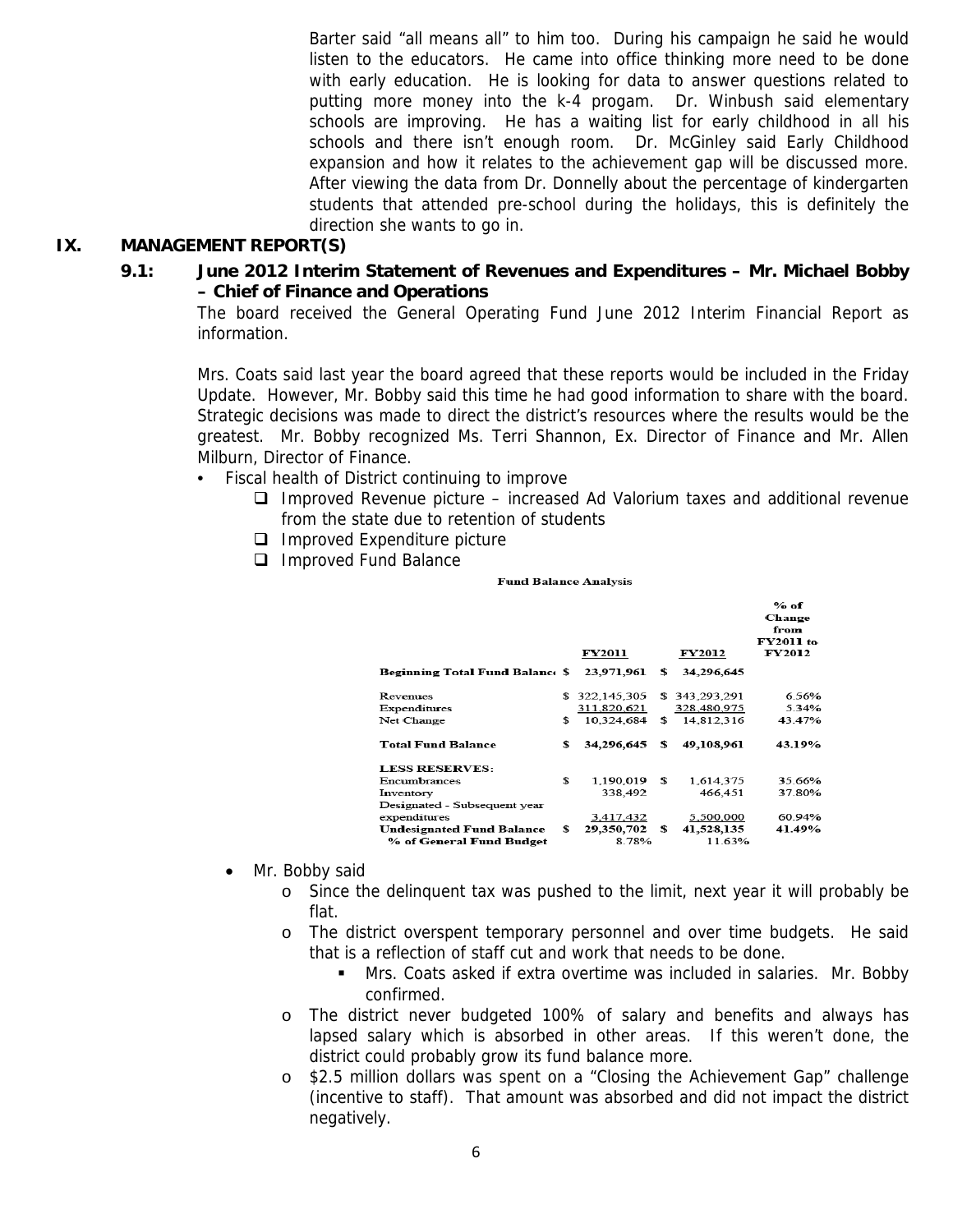- o The largest portion of the budget is staff. The second largest portion of the budget goes to charter schools.
- o Fund balance analysis is at 11%. And, the for this reason, the district has a "AA" rating.
- o Dr. McGinley makes tough decisions and directs district funds where needed.
	- Dr. McGinley said Mr. Bobby hasn't heard her recommendation for fund balance.
	- Mr. Fraser said 5-6 years ago the district's fund balance was zero. The Board had to make tough calls and now it is doing well. He recognized staff for the good work.
- o The district hasn't raised taxes on the Operating side for the past four years because of hard decisions the district has made. However, the district made a slight adjustment on the Revenue side.
	- Mr. Barter requested an update at a workshop on how the district is improving its processes. And, if no one else is interested, it could be done individually before budget time.
	- **Mr.** Ascue said its very rewarding to receive good news such as this and the improvement in student scores.

## **X. COMMITTEE REPORT(S)**

## **10.1: Audit & Finance Committee – Mrs. Cindy Bohn Coats**

**10.2: Policy Committee – Mrs. Elizabeth Moffly** 

## **XI. POTENTIAL CONSENT AGENDA ITEMS**

## **11.1: Buist Enrollment Expansion Plan – Mrs. Terri Nichols, Associate Superintendent**

- o Mr. Ascue urged staff to make sure there is proper staff to ensure excellent rating.
- o Mr. Barter and Mr. Miller inquired about the student/teacher ratio.

Mrs. Coats moved, seconded by Mr. Barter, to pull this item for further discussion. The board approved by consensus.

After discussion, Mr. Fraser moved, seconded by Mr. Barter, approval of the recommendation to increase the enrollment at Buist Academy. The cost is \$50,000.00 for an additional teacher for the 2013-14 school year. The funding source is General Operating Funds. The motion was approved 8-0.

Mrs. Terri Nichols shared details about the recommendation to increase individual class sizes at Buist. She said this would address the large waiting list and the lottery system would be used.

- o Mr. Ducker asked what would it take to increase enrollment and maintain the same class size. Mrs. Nichols said the school would not have the space to do it. Mr. Fraser said adding students would not require additional teachers and resources.
- o Mrs. Coats asked why low class sizes weren't increased in all magnet schools to save money. Mrs. Nichols said while it was in the Buist charter, since classrooms were so small, no one questioned it.
- o Mr. Barter asked if a good process was in place to ensure seats allocated for District 20 is used for students that reside in District 20. Dr. McGinley shared information about Address Verification the district uses. Dr. McGinley spoke about increasing class size and said the district would ensure quality of education.
- **11.2: Murray LaSaine Montessori Pilot Program Proposal Mrs. Ruth Taylor Assistant Associate Superintendent, Mrs. LaDane Conroy, Montessori Liaison for Development, Support and Expansion, and Mr. James Reinhart - Principal**  Mr. Fraser moved, seconded by Mr. Garrett, approval of the Murray LaSaine Montessori Pilot Program Proposal. The cost is \$50,000.00 Capital/GOF to train staff and purchase additional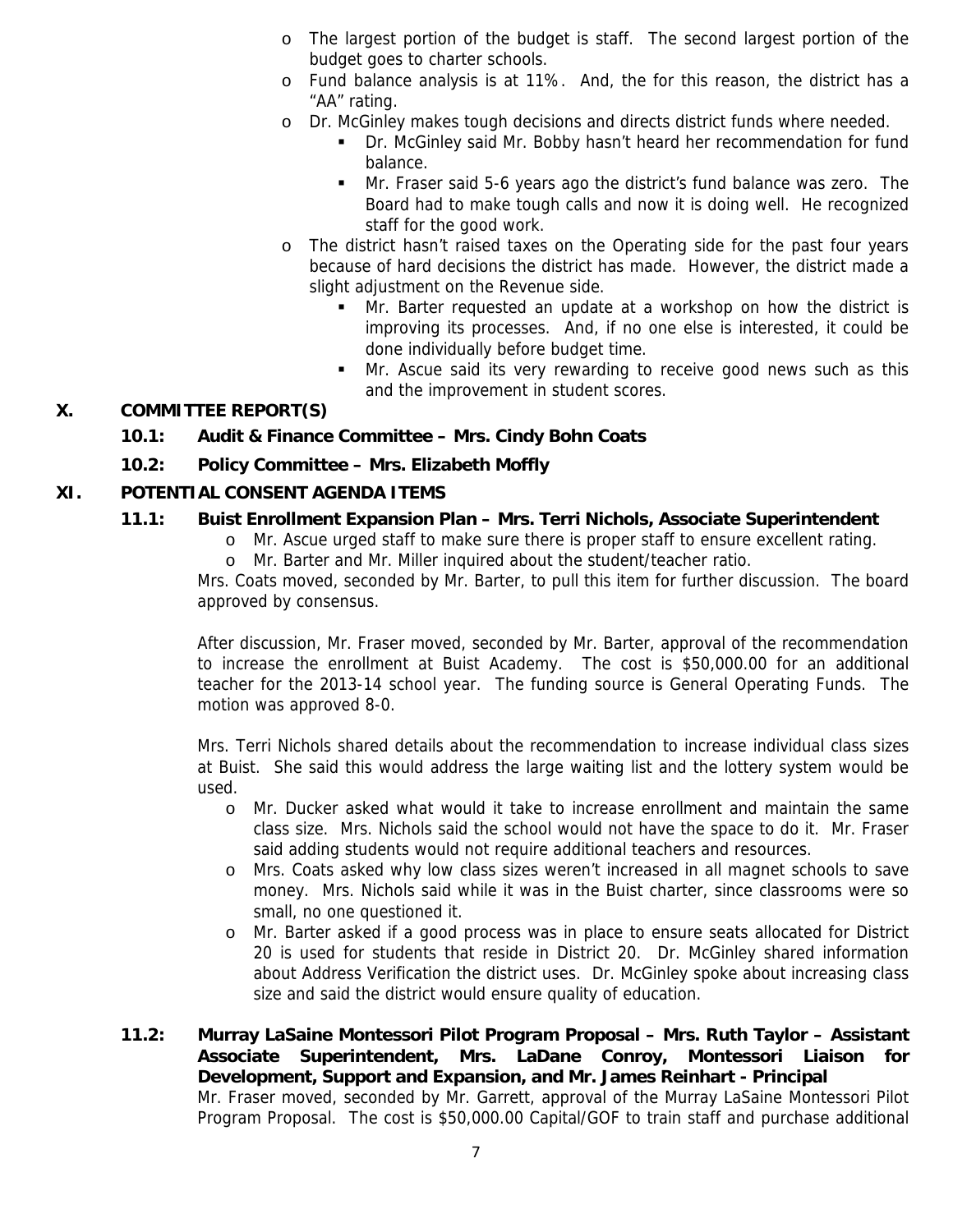furniture. The motion was approved 5-2 (Collins and Ducker opposed).

Mrs. Ruth Taylor, Mr. James Reinhardt and Mrs. LaDene Conroy presented information on the Montessori Pilot program.

## **Why School Choice**

- Improve student achievement and educational equity.
- Increase parent support and involvement in schools.
- Decrease racial isolation.
- Provide alternative types of learning environments that may better match children's needs.
- Encourage the creativity of educators.
- Spur schools to match the needs of today's families through expanded services and extended hours.

Rev. Collins asked about the Nov.  $9<sup>th</sup>$  meeting and for a copy of the survey sent to parents and the results. Mrs. Conroy said there were two surveys—school survey and the community survey. Mr. Reinhardt said students took the survey home in a blue folder they take home daily. It went home with a cover letter and a ParentLink call was made to parents to remind them to complete surveys. Then Rev. Collins asked for capacity information. Mr. Reinhardt said he didn't have current information. However, enrollment has been up to 400 at one point. Rev. Collins asked about attendance of parents at school meetings. Mrs. Taylor said attendance was not good at the February meeting. However, staff are confident and feel they had done due diligence in reaching families in the community. Rev. Collins asked if parents supported a dual program. Dr. McGinley said no child would be displaced from the school. However, the traditional program would be phased out. For many years, staff received requests for another option on James Island.

Mr. Fraser said the board previously spoke about a Montessori Program for each zone. There is a demand for Montessori Programs across the district. He knew folks that relocated from James Island because of demand for better schools. Dr. McGinley shared the zone map to show Montessori Programs in the other three zones.

Mr. Ducker said he didn't object the program. However, he was concerned about students that opt to stay in the traditional program. Mrs. Taylor said James Island ES is less than a mile away.

Mr. Barter said in 2020 what would be the option for those who require a traditional school. Mrs. Taylor said it would be readily available with transportation for those who don't require the Montessori program.

Mr. Miller asked if it was fair to displace parents who wanted a traditional program. Dr. McGinley said no child would be displaced. All students attending Murray LaSaine will be permitted to stay there. Murray LaSaine has always had fewer than 200 students. Mr. Reinhardt said the enrollment is 197 with CD students.

Mr. Ascue asked about the socio-economic make up of students zoned for the school. Mr. Reinhardt said he had 87% on free and reduced lunch. Mrs. Conroy said preference would be given to students zoned for Murray LaSaine ES first.

Mr. Ascue expressed concerns about the turnover of students at M. LaSaine. Mrs. Conroy said parents, like Rev. Collins' wife, have been instrumental in spreading the word to other parents about the Montessori program. Mr. Ascue asked about cost to have both programs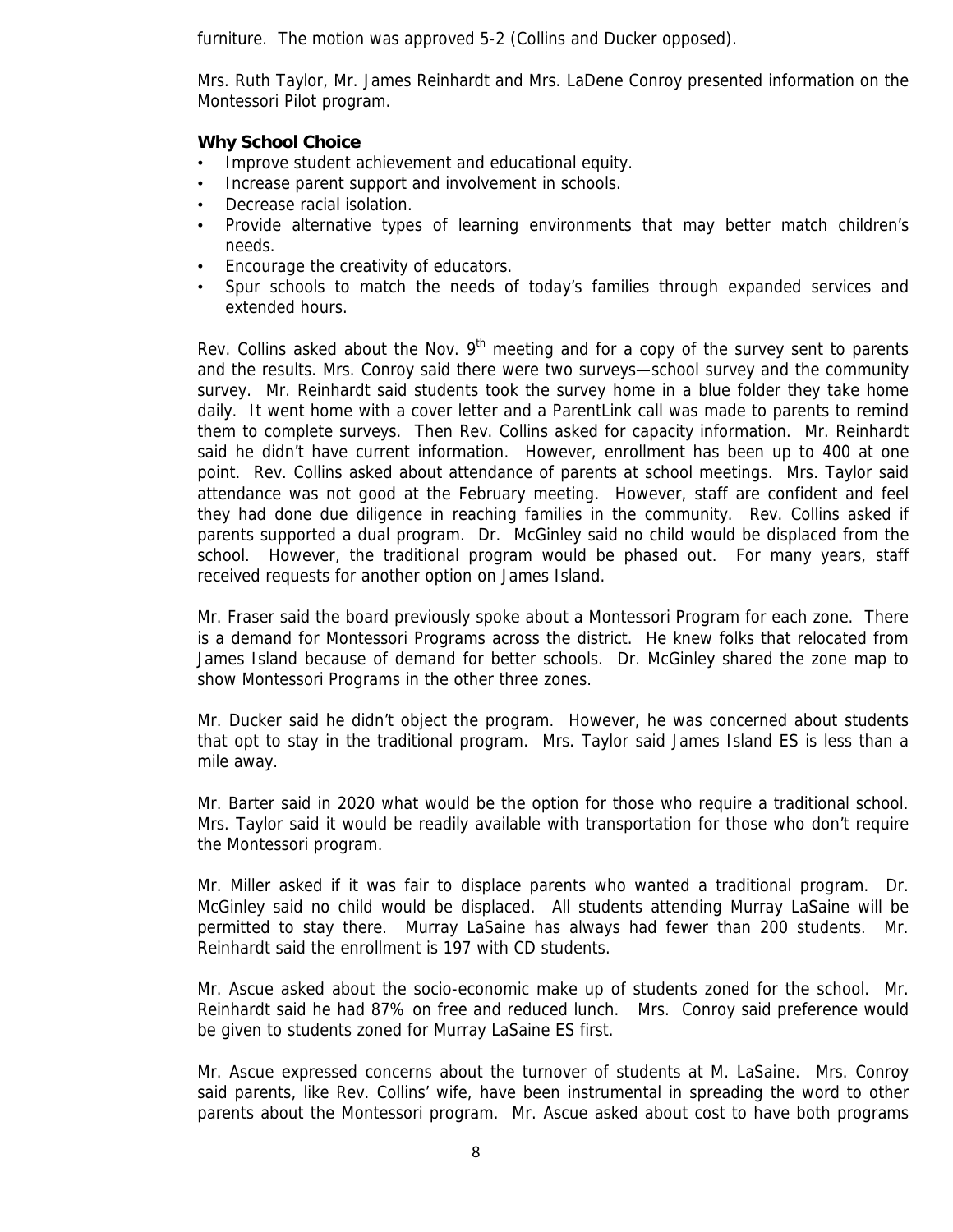at M. LaSaine. Dr. McGinley said when the results were presented in September, the results were sent to all James Island parents. A second survey was sent to Murray LaSaine parents. Of the 101 parents that responded, 69 supported the Montessori Program. Mr. Reinhardt said a meeting was held in October for parents of students currently attending the school.

Mr. Lewis said if staff did not find a way to increase enrollment, staff would have to bring a recommendation to close the school. The district could not continue to serve the small number of students at the current cost. He said it's the last hope to get enrollment up. Dr. McGinley said the current board has not given a directive to close schools yet.

Rev. Collins said the scare approach should not be used. He asked about the performance of the school. Mrs. Taylor said Average. Rev. Collins suggested the board consider a Math and Science program along with Montessori program. Then he said staff should evaluate the Montessori program at the school before considering a program expansion. Mrs. Taylor said history has shown that Montessori is the choice of the people.

Rev. Collins moved, seconded by Mr. Ascue, to allow a Montessori pilot program for two years. After that time, bring the status forward for the board to review. The vote failed 5-2 (Ascue and Collins supported the motion).

Mr. Fraser said the district was not depriving students of a traditional program. If the Montessori program is not approved, it would deprive some students that desire a choice program. If the program doesn't work, he is sure the district would bring a recommendation to do something else.

Mrs. Coats said the motion for the two year trial program would impact the construction program. She asked on impact Rev. Collins' motion would have on remodeling the school. Mr. Padron, the Director of Choice Schools, said Montessori program allowed an inquiry based approach which is a great opportunity for kids. Mr. Lewis added that a Montessori class is at least 1,000 square foot and doesn't work in the 800 sq ft classroom. Murray LaSaine now has pods and two classrooms would have to be combined for a Montessori classroom. If the school is converted back to a traditional classroom, it could be costly. Having a clear plan for renovations is important for technology and air conditioning.

Mr. Barter said no one was challenging the efficacy of the Montessori program and the demand exceeds the supply. He asked if a Montessori program could be effective in a Title I neighborhood. Mrs. Conroy said research shows that testing rates were high in all areas.

NOTE: Mr. Miller left the meeting at 8:10pm. Therefore He did not vote on board agenda items 11.3 – 11.6.

### **11.3: Refunding 2004 Installment Bonds – Mr. Michael Bobby – Chief of Finance and Operations**

Rev. Collins moved, seconded by Mr. Fraser, approval of the Charleston Educational Excellence Financing Corporation's (CEEFC) recommendation to refund the 2004 Installment bonds through a bank loan and approve the Resolution and award the refunding as a bank loan to PNC Bank, based on their proposal for an interest rate of 1.16% resulting in present value savings of approximately \$4.5 million. The motion was approved 7-0.

Note: Mr. Barter left the room at 7:18pm and returned at 7:22pm. Since he was out of the room, he did not vote on this item.

## **11.4: Wildcat Boulevard Connector Road Water System at West Ashley High School– Mr. Bill Lewis – Chief Operations Officer**

Rev. Collins moved, seconded by Mr. Fraser, approval of the recommendation authorizing the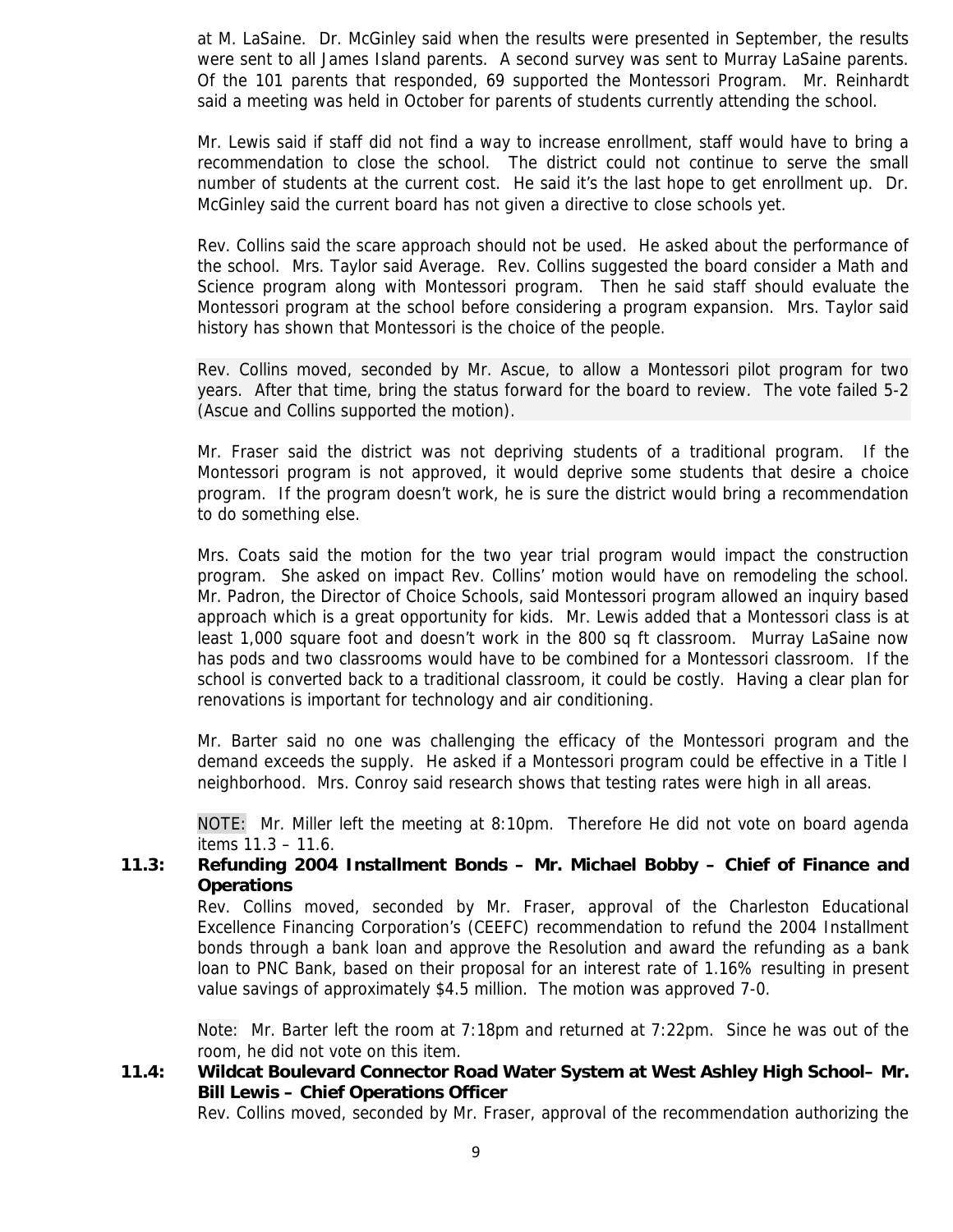Superintendent to sign off on the Charleston Water System Easement for proposed water connection at West Ashley High School, at no cost to the district. The motion was approved 7-0.

Note: Mr. Barter left the room at 7:18pm and returned at 7:22pm. Since he was out of the room, he did not vote on this item.

## **11.5: Creation of a Vision 2016 Board Committee**

Mrs. Coats moved, seconded by Mr. Barter, approval of a recommendation to create a **"CCSD Strategic Advisory Committee"** and bring to the board a mission statement and role of the committee. Board Committee required by Board Policy BDE – Board Committees. The motion was approved 7-0.

Mrs. Coats said a group of board members were needed to focus on the nuts and bolts of the district's achievement plan. She proposed three board members Mr. Ascue, Mr. Collins and Mr. Miller to serve on a committee to create a committee and identify individuals that should serve on the committee.

Dr. McGinley asked the relationship between the proposed committee and existing committees in place. Mr. Fraser suggested that the committee be similar to the Audit and Finance Committee. Mr. Barter suggested an amendment, seconded by Mr. Fraser, to establish a Strategy Committee. Then Mr. Fraser suggested calling it the Strategic Advisory Committee.

Mr. Ducker suggested the committee write up a statement to describe their role. Then he asked the purpose of the committee. Mrs. Coats said the committee would be comprised of citizens and they would monitor the 2016 goals. Then, Rev. Collins suggested the name should be 2016 Advisory Committee. However, Mr. Fraser said he didn't want to limit it to 2016.

### **11.6: Health Advisory Committee - Community Member**

Mr. Fraser moved, seconded by Mr. Ducker, approval of a recommendation to appoint Ms. Lisa Belton to serve as a community member on CCSD's Health Advisory Committee. The motion was approved 4-3 (Ascue, Collins and Coats opposed).

## **11.7: Hursey Neighborhood Planning Team (Collins, Ascue, Coats and Miller)**

The Board will receive information on the Neighborhood Planning Team for Hursey Elementary School.

Dr. Winbush said, at an earlier time, the decision to have a full Montessori was put on hold. The school cannot afford to continue with both the traditional and Montessori programs. Enrollment and traditional program teachers continue to decline while there is growth with the Montessori program.

Dr. Tim Schavel, Principal at Hursey, shared information on the Neighborhood Planning Team. He said 81% of students at Hursey live in that zone. He mentioned a parent survey and said he is waiting on the results.

Rev. Collins said he has had conversations with some parents about the Montessori survey. Then he expressed concerns about the recruitment efforts stating that it was only for the Montessori program, not the traditional program. Also he suggested that enrollment was lowered by design when an entire class was moved out of the school two or more years ago. Dr. Winbush confirmed that recruiting was done for Montessori and said the traditional program is for students in the zone. In response to Rev. Collins question about the number of students there, Dr. Schavel said 370. Dr. Winbush said next year Hursey's funds would be lowered because they have improved and will no longer receive funding for low performing